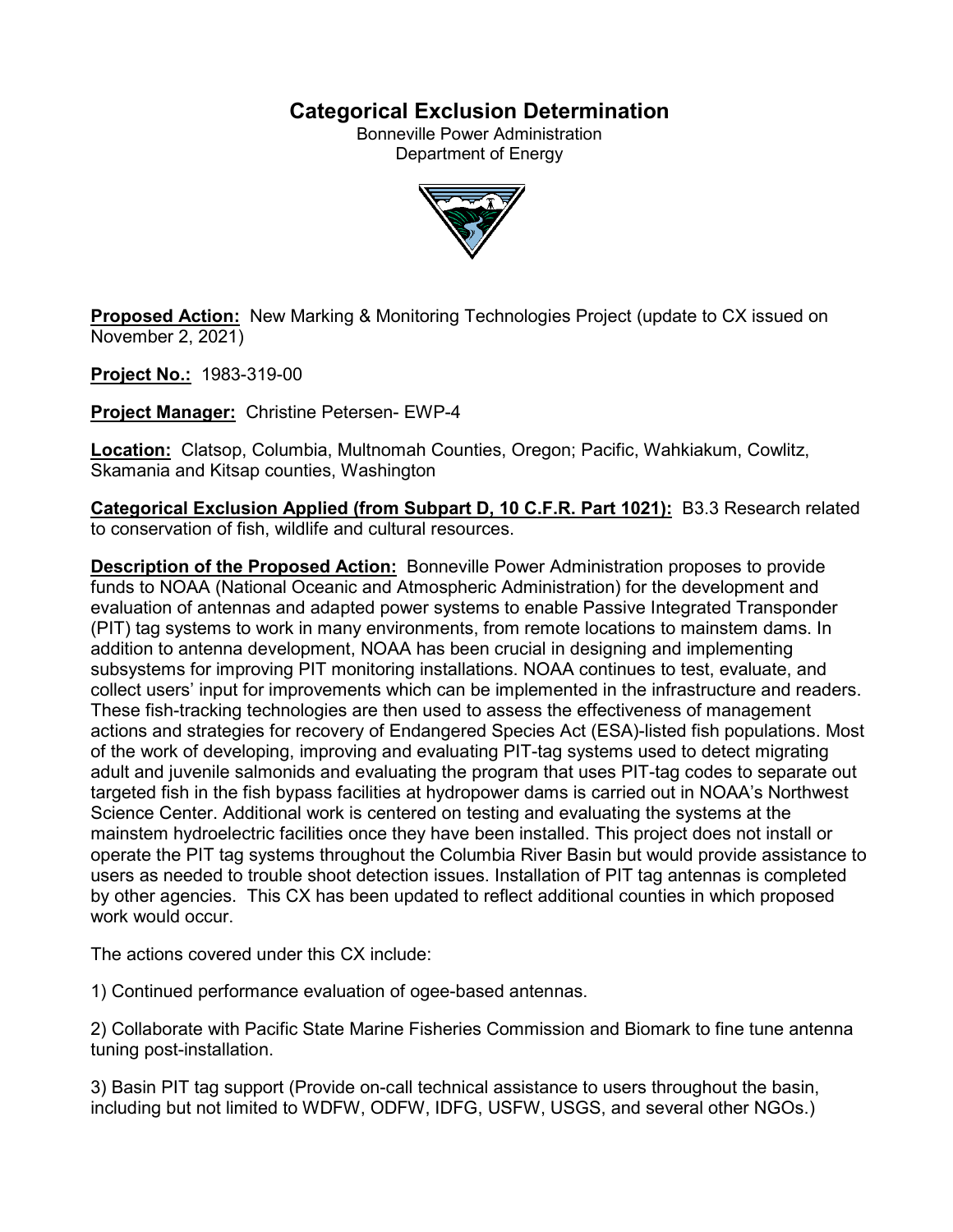4) Continued barge PIT tag detection development to boost detection in the tailrace of Bonneville Dam or other sites of interest.

5) Detection system development where regional management deems necessary (i.e., Drano Lake, mouth of Deschutes.)

6) Continued development of technologies for in-stream applications.

These actions would support conservation of ESA-listed species considered in the 2020 ESA consultation with National Marine Fisheries Service on the operations and maintenance of the Columbia River System, while also supporting ongoing efforts to mitigate for effects of the FCRPS on fish and wildlife in the mainstem Columbia River and its tributaries pursuant to the Pacific Northwest Electric Power Planning and Conservation Act of 1980 (Northwest Power Act) (16 U.S.C. (USC) 839 et seq.).

**Findings:** In accordance with Section 1021.410(b) of the Department of Energy's (DOE) National Environmental Policy Act (NEPA) Regulations (57 FR 15144, Apr. 24, 1992, as amended at 61 FR 36221-36243, Jul. 9, 1996; 61 FR 64608, Dec. 6, 1996, 76 FR 63764, Nov. 14, 2011), BPA has determined that the proposed action:

- 1) fits within a class of actions listed in Appendix B of 10 CFR 1021, Subpart D (see attached Environmental Checklist);
- 2) does not present any extraordinary circumstances that may affect the significance of the environmental effects of the proposal; and
- 3) has not been segmented to meet the definition of a categorical exclusion.

Based on these determinations, BPA finds that the proposed action is categorically excluded from further NEPA review.

*/s/ Israel Duran* Israel Duran Contract Environmental Protection Specialist **CorSource** 

Reviewed by:

*/s/ Chad Hamel* Chad Hamel Supervisory Environmental Protection Specialist

Concur:

*/s/ Katey C. Grange March 24, 2022* Katey C. Grange Date NEPA Compliance Officer

Attachment(s): Environmental Checklist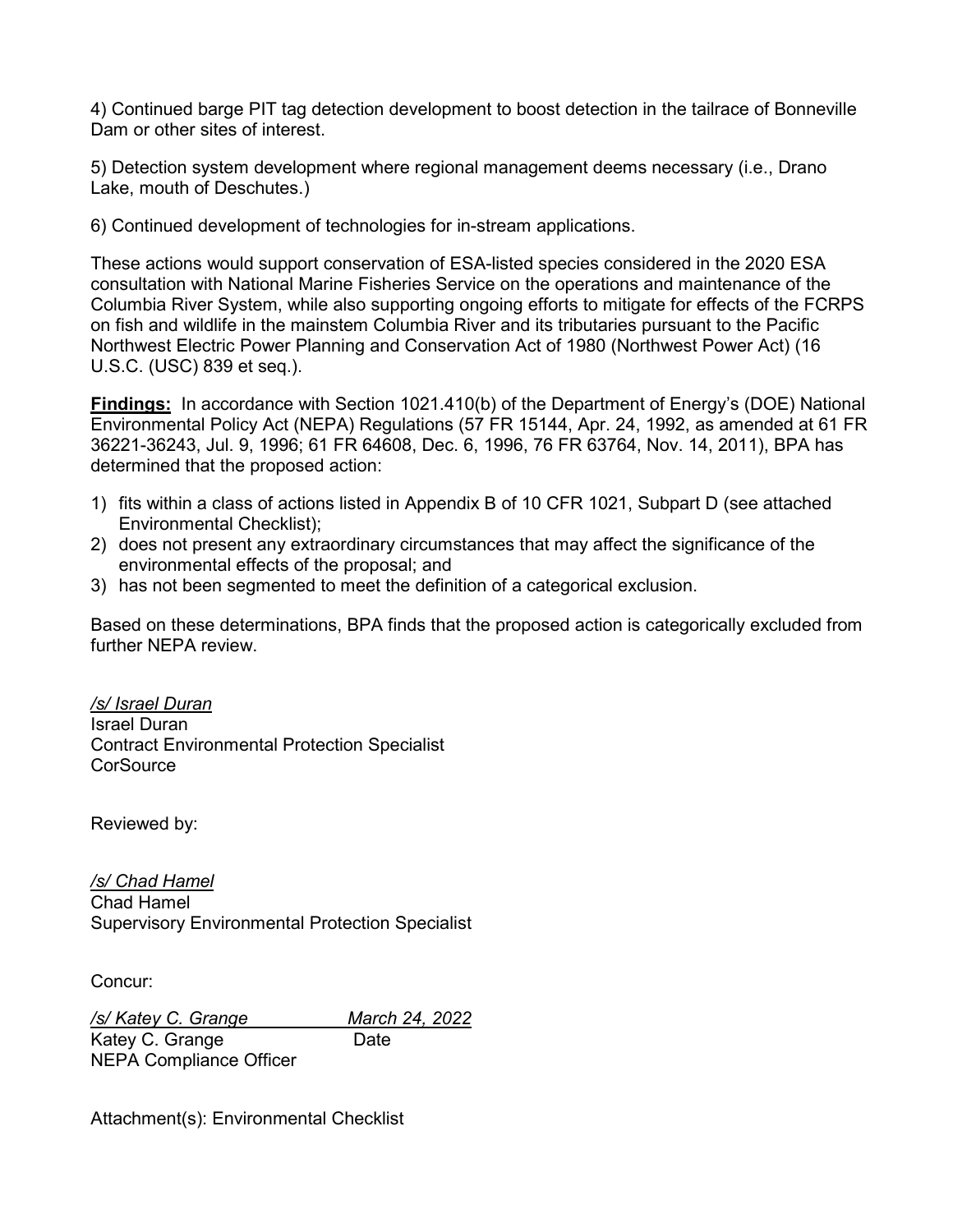# **Categorical Exclusion Environmental Checklist**

This checklist documents environmental considerations for the proposed project and explains why the project would not have the potential to cause significant impacts on environmentally sensitive resources and would meet other integral elements of the applied categorical exclusion.

## **Proposed Action:** New Marking & Monitoring Technologies (update to CX issued on November 2, 2021)

## **Project Site Description**

Development and evaluation of PIT-tag detection systems throughout Oregon and Washington.

## **Evaluation of Potential Impacts to Environmental Resources**

#### **1. Historic and Cultural Resources**

Potential for Significance: No

Explanation: The proposed activities would occur within the confines of the existing facilities, and would not require any ground-disturbing activities for the completion of this work. Ground disturbance or activities external to the existing structure are not planned. This project does not install new systems.

#### **2. Geology and Soils**

Potential for Significance: No

Explanation: Any activities required for the completion of this work would be within the confines of existing facilities. Ground disturbance or activities external to the existing structure are not planned.

#### **3. Plants (including Federal/state special-status species and habitats)**

Potential for Significance: No

Explanation: All work is within existing facilities; no habitat present. There are no anticipated impacts to any sensitive plant species, and none exist within the immediate area of impact.

### **4. Wildlife (including Federal/state special-status species and habitats)**

Potential for Significance: No

Explanation: All work is implemented within existing facilities; no habitat present. No sensitive (including Endangered Species Act-listed) wildlife species are impacted during data collection at the facilities and there would be no effect.

#### **5. Water Bodies, Floodplains, and Fish (including Federal/state special-status species, ESUs, and habitats)**

Potential for Significance: No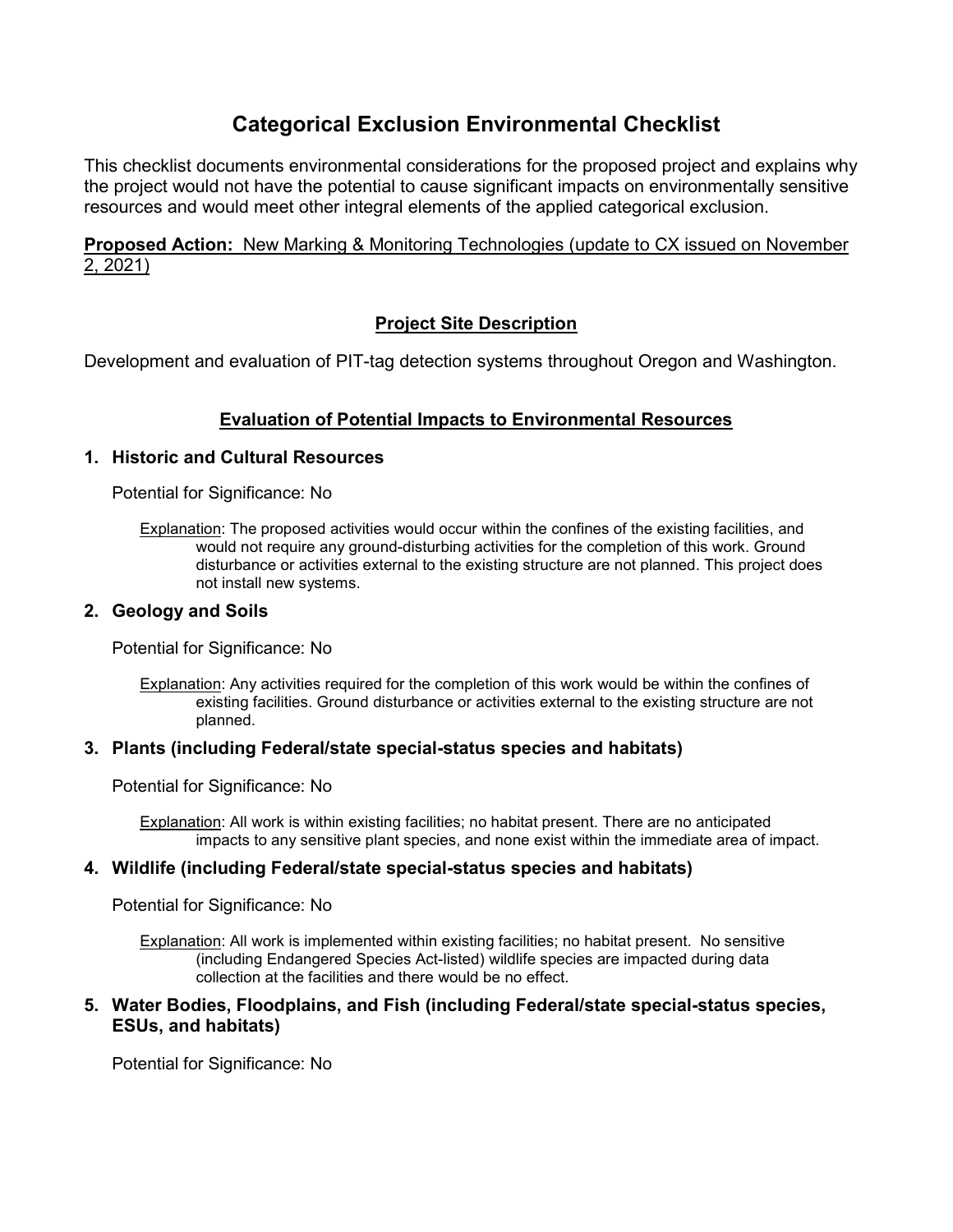Explanation: Work may be located near major bodies of water. However, all work would occur in the footprint of existing facilities, and would not require any ground-disturbing activities for the completion of the work. No sensitive (including Endangered Species Act-listed) fish species are impacted during data collection at the facilities and there would be no effect.

#### **6. Wetlands**

Potential for Significance: No

Explanation: All work would occur in the existing facilities and wetlands would not be impacted.

#### **7. Groundwater and Aquifers**

Potential for Significance: No

Explanation: All work would occur in the footprint of existing facilities, and no ground excavation is planned.

#### **8. Land Use and Specially-Designated Areas**

Potential for Significance: No

Explanation: All work would occur in the existing facilities footprints, and would not impact or change land use.

#### **9. Visual Quality**

Potential for Significance: No

Explanation: All work would occur in existing facilities, and would not impact visual quality.

#### **10. Air Quality**

Potential for Significance: No

Explanation: Data collection and evaluation of PIT-tag systems would not impact air quality.

## **11. Noise**

Potential for Significance: No

Explanation: All work would occur in existing structures, and operation of the system would not raise noise levels above background.

#### **12. Human Health and Safety**

Potential for Significance: No

Explanation: All work would occur in the existing facilities, and safety regulations would be followed as necessary.

#### **Evaluation of Other Integral Elements**

The proposed project would also meet conditions that are integral elements of the categorical exclusion. The project would not: